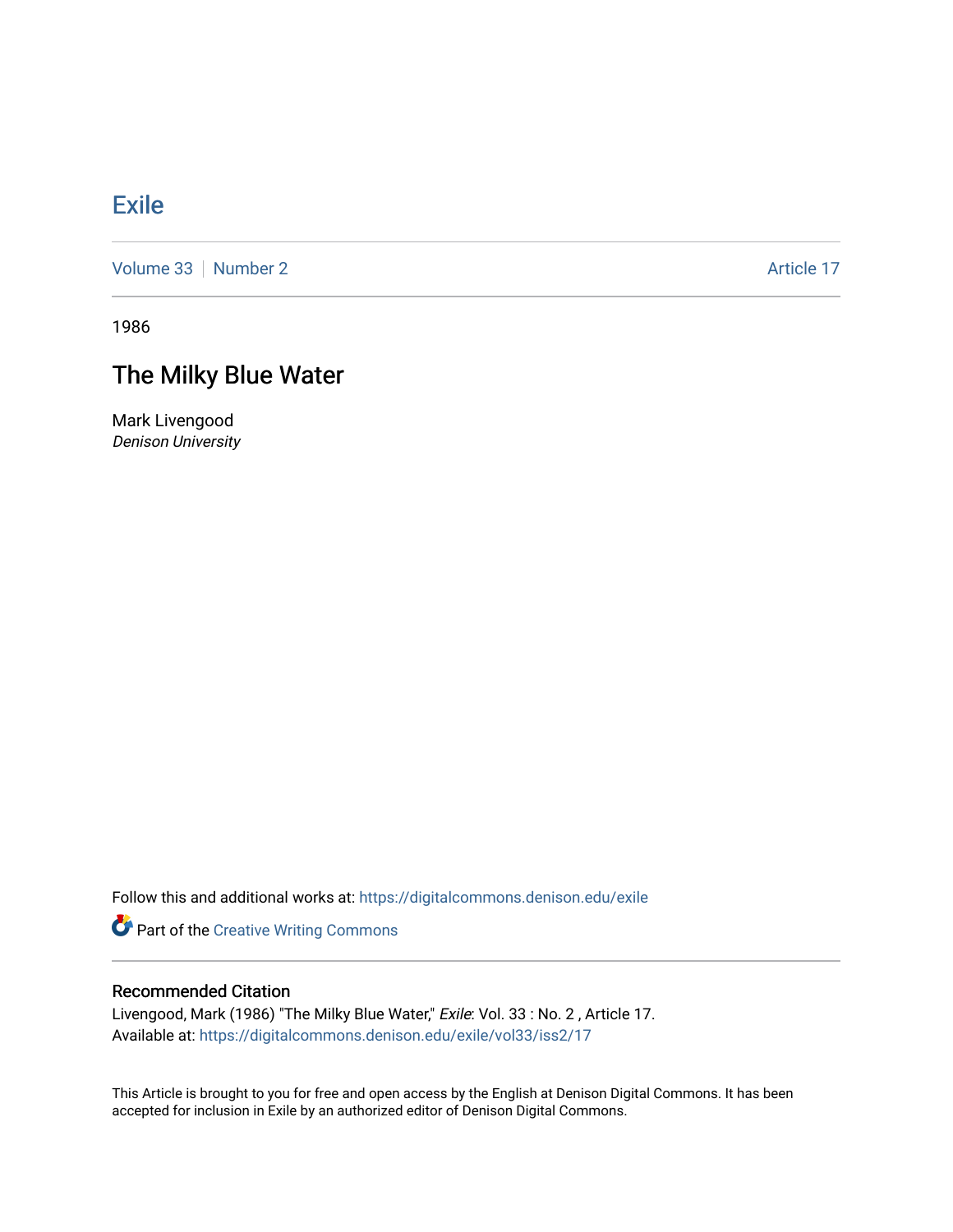## **The Milky Blue Water**

1. Outside the rain pours so hard It hurts, and the winds gust From the west. My feet are wet. The shoes grind my ankles raw.

I got a letter last week saying It's all coming back. All that's Left of it anyway—the place where I smoked Marlboros down to their

Filters way past midnight. If my half-brother were here, He could sit in his old Ford, Up on blocks and rusting, until His butt hurt.

2. Cold air stung the night they took The reservation; steamy breath and a Sky lonesome for its moon. My Mother, placid and strong, polished

Silver until her fingers wrinkled And cracked and oozed blood; all The while muttering "It'll be Okay." My half brother, once removed, sobbed,

His nose cemented to the bend in his arm, His younger brother, eyes empty As caves, was too young to understand. He lined up whiskey bottles in the sight Of his Red Ryder and didn't miss one.